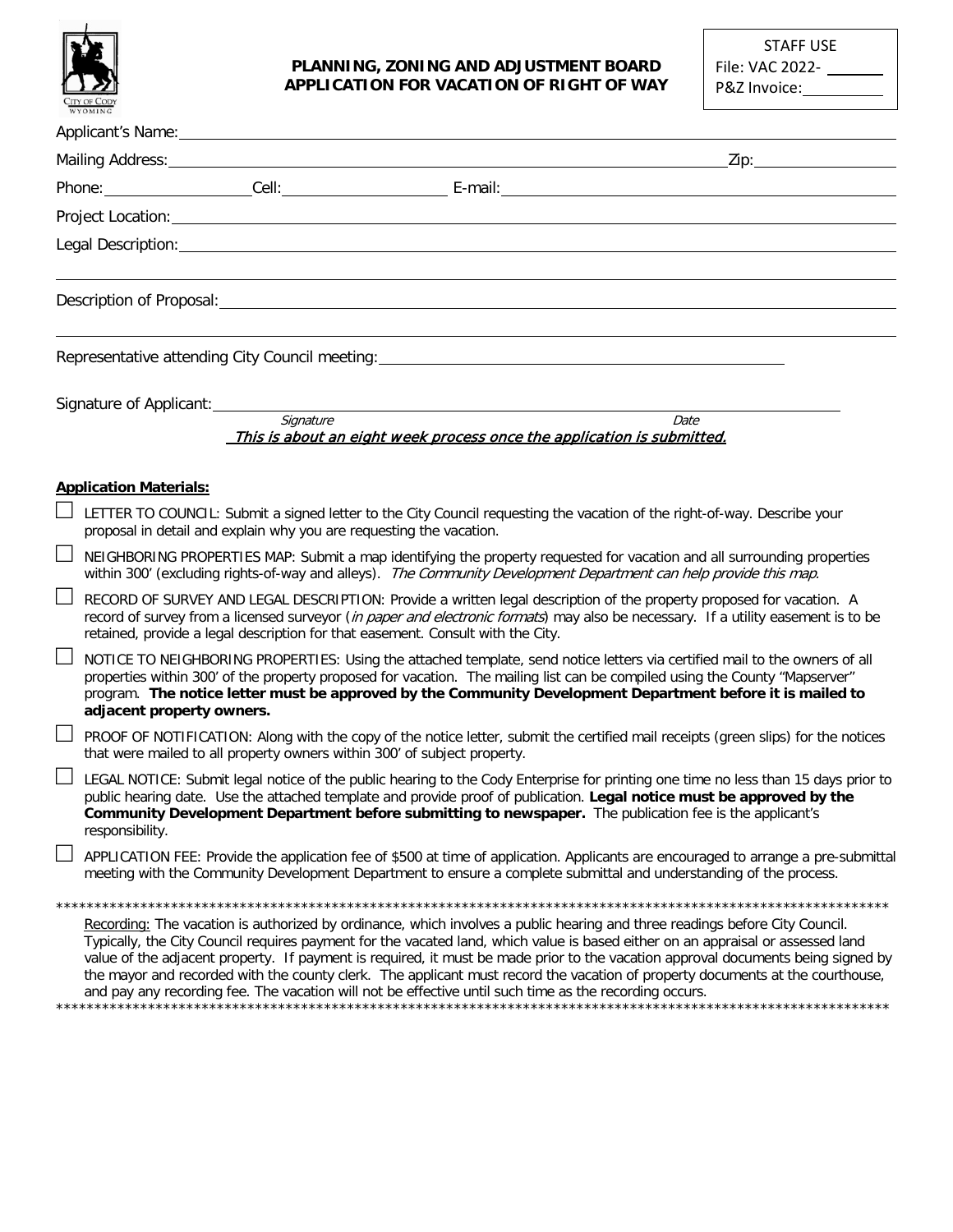| Letter to Neighboring Properties within 300 Feet                                                                                                                                   | Please return this letter by: __________                                         | ,2022 |
|------------------------------------------------------------------------------------------------------------------------------------------------------------------------------------|----------------------------------------------------------------------------------|-------|
|                                                                                                                                                                                    | (Date must be 1 week prior to the City Council Public Hearing.)                  |       |
| Date: $\frac{1}{2}$                                                                                                                                                                |                                                                                  |       |
| RE:<br><b>VACATION OF PROPERTY REQUEST</b>                                                                                                                                         |                                                                                  |       |
|                                                                                                                                                                                    |                                                                                  |       |
|                                                                                                                                                                                    |                                                                                  |       |
|                                                                                                                                                                                    | ,我们也不会有什么。""我们的人,我们也不会有什么?""我们的人,我们也不会有什么?""我们的人,我们也不会有什么?""我们的人,我们也不会有什么?""我们的人 |       |
| A Public Hearing will be held before the Cody City Council at their regularly scheduled meeting<br>1338 Rumsey Ave.                                                                |                                                                                  |       |
| Letter from Neighboring Properties within 300 Feet                                                                                                                                 |                                                                                  |       |
| Dear City Council:                                                                                                                                                                 |                                                                                  |       |
| (Applicant Name)                                                                                                                                                                   |                                                                                  |       |
| who is requesting a Vacation of Property for the above referenced property.                                                                                                        |                                                                                  |       |
|                                                                                                                                                                                    |                                                                                  |       |
| (Lot & block # or Address of Neighboring Property) (Neighboring Property)                                                                                                          |                                                                                  |       |
|                                                                                                                                                                                    |                                                                                  |       |
| I have NO OBJECTION to the requested vacation of property.                                                                                                                         |                                                                                  |       |
| Name: Name:<br>Mailing Address:                                                                                                                                                    |                                                                                  |       |
|                                                                                                                                                                                    |                                                                                  |       |
| If you would like to receive a copy of the Planning and Zoning Board agenda materials for this<br>request, please provide your email address: E-mail address: ____________________ |                                                                                  |       |
| I OBJECT to the requested vacation of property:                                                                                                                                    |                                                                                  |       |
| Name: Name and the second contract of the second contract of the second contract of the second contract of the                                                                     |                                                                                  |       |
|                                                                                                                                                                                    |                                                                                  |       |
|                                                                                                                                                                                    |                                                                                  |       |
| If you would like to receive a copy of the Planning and Zoning Board agenda materials for this<br>request, please provide your email address: E-mail address: ____________________ |                                                                                  |       |
|                                                                                                                                                                                    |                                                                                  |       |
| Please return to:<br>City of Cody, Attention: Community Development                                                                                                                |                                                                                  |       |
| PO Box 2200                                                                                                                                                                        |                                                                                  |       |

Cody, WY 82414